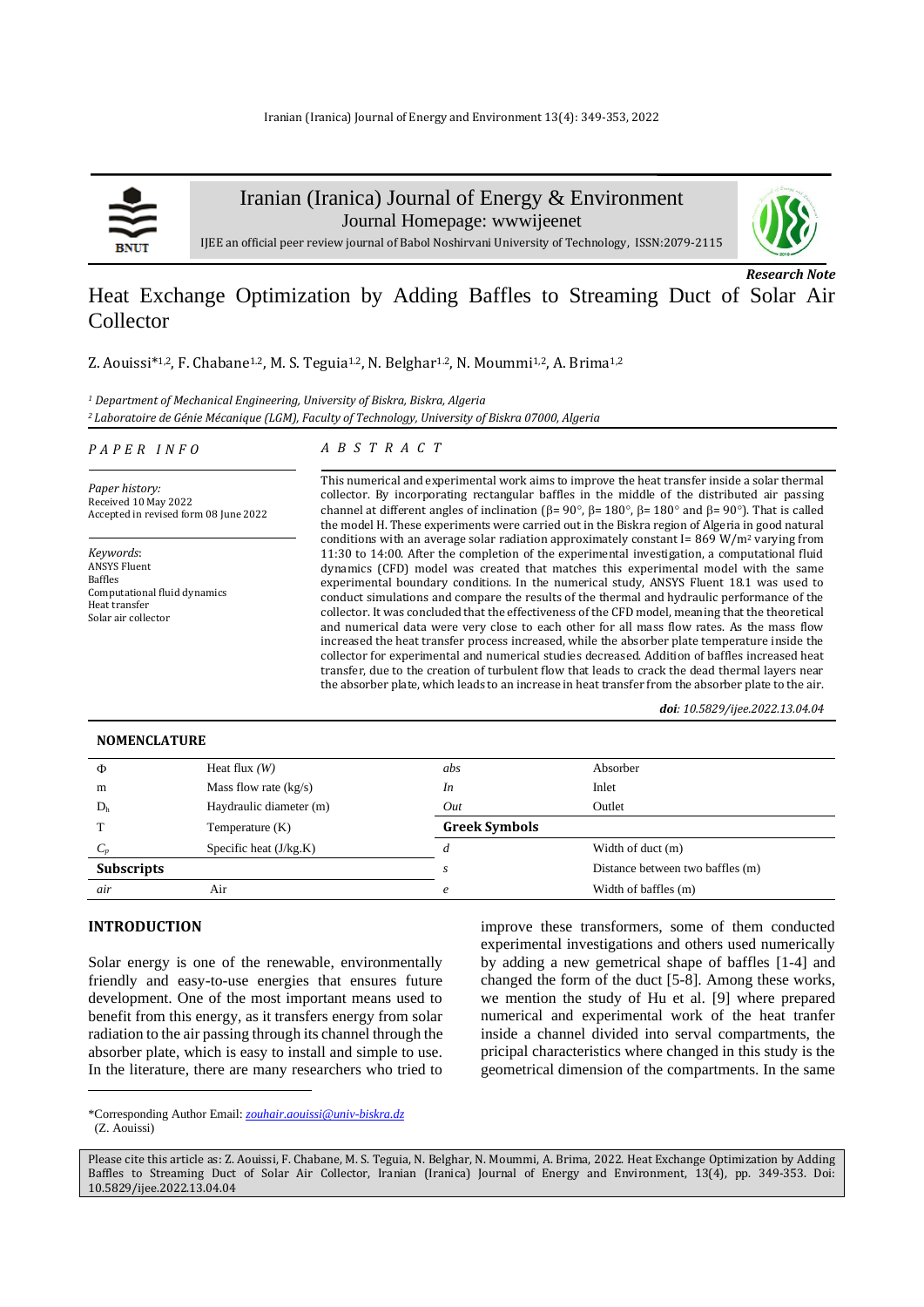contex Akpinar and Koçyiğit [\[10\]](#page-4-2) conducted an experimental investigation of the heat exchange inside solar air collectoe with baffles, then compared the results with smooth plate collector. This study showed the the thermal and hydrolic perfermence are related with the geometrical shape of baffles. Also, Wang et al. [\[11\]](#page-4-3) made an experimental study where added the S shepe of baffles inside their collector, from the results the the effect of the baffles on the thermal perfermances is confirmed. On the other side double-pass solar air collector was studied by Wijeysundera and Tjioe [\[12\]](#page-4-4).

In this study, many of the operating conditions were modified and they were compared with a single-channel solar thermal collector. Through its results, it confirmed the superiority of the double-pass solar collector compared to the single-channel solar collector. Based on the mentioned works, in this study, rectangular barriers were added perpendicular to the air inside the collector channel, and the heat transfer was studied by numerical and experimental methods.

## **MATERIAL AND METHODS**

#### **Experimental investigation**

The experimental work was carried out in the Biskra region, specifically at the University of Biskra, near the Technological Hall with inclination angle *β*=38.

The studied collector receiver consists of a single channel, to which were added rectangular baffles made of galvanic located in the middle of the channel at angles of inclination of  $\beta = 90^\circ$ ,  $\beta = 180^\circ$ ,  $\beta = 180^\circ$  and  $\beta = 90^\circ$  as depicted in Figures 1 and 2. Also, this collector is well thermally insulated with layers of polystyrene to ensure the correctness of the results reported in the literature [\[13\]](#page-4-5). The purpose of adding baffles is to create turbulent flow and increase heat transfer within the transformer; this was the target focused by Menasria et al. [\[14\]](#page-4-6). Geometric dimensions of the building is tabulated in Table 1.

The experiment was done on 01/12/2021, from 11:30 to 14:00 where the mass flow rate changed from 0.011 to 0.068 kg/s. Every quarter of an hour we measured absorber plate temperature, bottom plate temperature, solar radiation, inlet and outlet temperatures. All measuring devices were available in the laboratory, where five measuring points were placed on the absorbent plate and like them in parallel on the bottom plate of Figure 1.

## **CFD set-up**

The same experimental studied model was created for numerical studies using ANSYS Fluent 18.1, the generated model is a two-dimensional model with the same dimensions as the experimental model and the baffles situated in it. The CFD model consists of three basic steps, which are:



**Figure 1.** Experimental set-up



**Figure 2.** Position of baffles inside the channel

| <b>Table 1.</b> Geometric dimensions |  |  |  |  |
|--------------------------------------|--|--|--|--|
|--------------------------------------|--|--|--|--|

| <b>Building</b><br>elements | Length $(m)$ | Width (m) | <b>Thickness</b><br>(mm) |
|-----------------------------|--------------|-----------|--------------------------|
| Transparent<br>cover        | 1.94         | 0.94      | 3                        |
| Absorber                    | 1.94         | 0.94      | 0.8                      |
| Wood frame                  | 2            | 1         | $30 \times 30$           |
| Wood sticks                 | 1.94         | 0.03      | 30                       |
| Insulator                   | 2            | 1         | 40                       |
| <b>Baffles</b>              | 0.88         | 0.02      | 0.8                      |

- Design the model using Design Modeler Figure 3, where  $S = 10$  cm,  $d = 4$  cm, and  $e = 2$  cm
- Meshing the model using the same software, the division is carried out into several nodes, which are controlled by the stability of the extracted results. The most accurate division was adopted at the walls to observe the effect of the walls on the thermal properties, where did the number of nodes reached to 22775 nodes as illustrated in Figure 4.
- After the division we pass to the introduction of the boundary conditions extracted from the experiment, the determination of the turbulence model (RNG k- $\varepsilon$ ), and the introduction of the physical properties of the materials. Through the studie conducted by Bensaci et al. [\[15\]](#page-4-7) and Lee et al. [\[16\]](#page-4-8) the boundary conditions were constant temperature on the absorber plate and bottom plate, velocity, turbulence intensity, temperature at the inlet, and hydraulic diameter.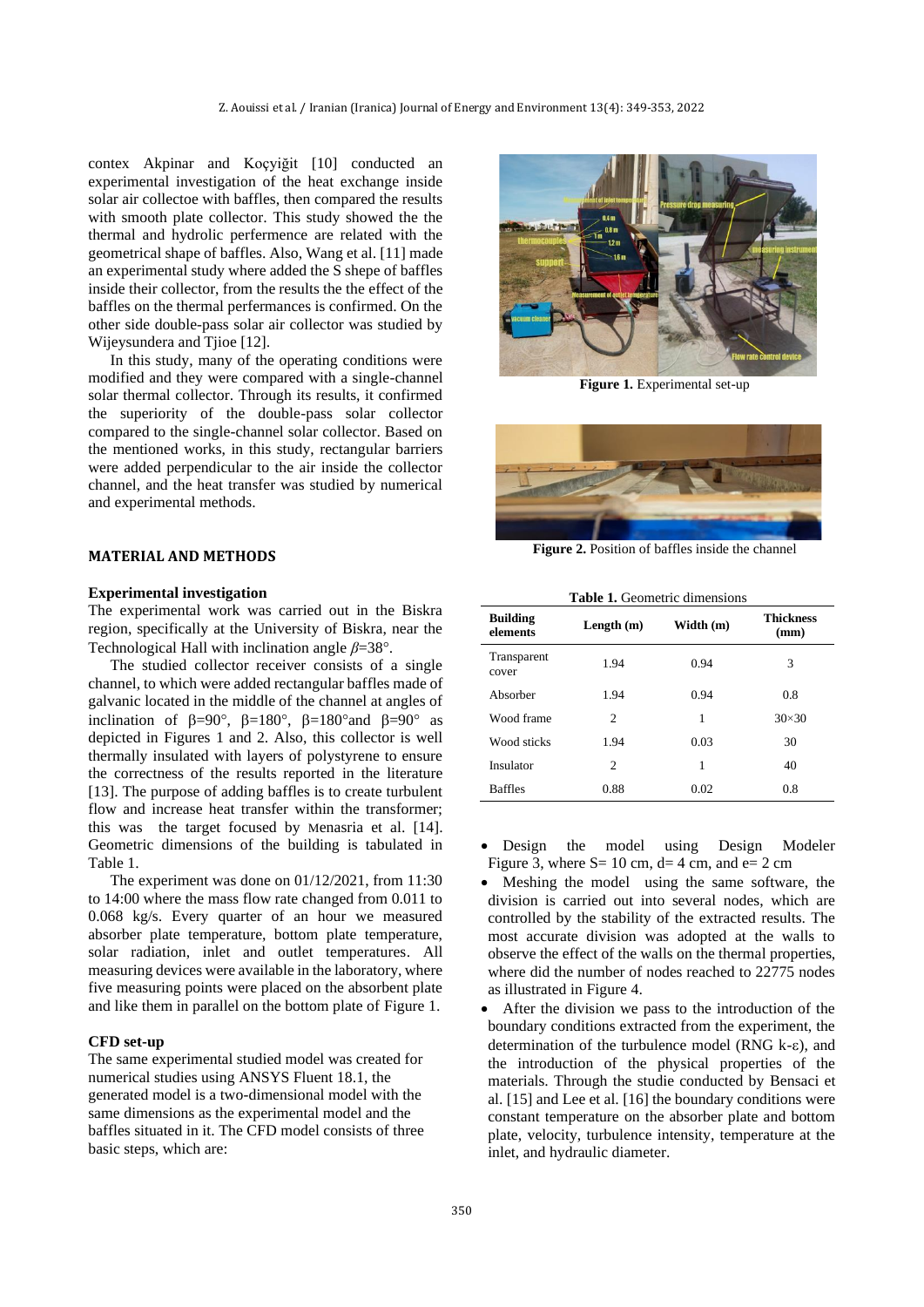

**Figure 3.** Numerical model design



**Figure 4.** Meshing the domain

#### **Modeling**

In this study, many relations that have to do with hydraulic or thermal properties in both dimensional and non-dimensional forms were used.

*Heat flux*

$$
d\Phi = m \times C_p \times dT_f \tag{1}
$$

This relation becomes:

$$
\Phi = m \times C_p \times (T_{out} - T_{in})
$$
\n(2)

The phenomenon that occurs inside the channel is a forced convection heat transfer, so that the heat transfer coefficient becomes one of the most important characteristics, which is given as follows:

$$
h = \frac{\Phi}{(T_{abs} - T_{air})}
$$
 (3)

*Hydraulic diameter*

The hydraulic diameter depended on the cross-section and section perimeter

$$
D_h = \frac{4 \times A}{P} \tag{4}
$$

## **RESULTS AND DISCUSSION**

In this manuscript, the focus was on the thermal properties of the transformer (heat transfer from the absorber plate to the passing air) [\[13\]](#page-4-5), where the results were a detailed study of the heat of the absorber plate in its various parts. In addition to the temperature of the bottom plate, and the coefficient of heat transfer by convection and to take a closer look the heat fields were extracted and the velocity fields, to understand the phenomena inside the studied collector.

Figure 5 shows the temperature of the absorber plate in terms of its length at different mass flow rates. The first observation we notice is that all curves have the same changes, which is the rise in the temperature of the plate from the inlet to the outlet, and all the maximum values were recorded at the last point of the measurement at the length x= 1.50 m. The second observation we noticed was that as the mass flow increased, the average temperature of the absorber plate decreased; which indicates an increase in heat transfer from the device to the air. The effect of the baffels on the heat transfer inside the collector was evident on the temperature of the absorber plate, as in the middle region there is a decrease in the temperature of the absorber plate in the region between  $x= 0.752$  m to  $x= 1.128$  m, which is the area of the positioning of the four baffels, and this is due to the creation of turbulent flow in that area and the cracking of layers dead thermal near to the walls.

As for the temperature of the bottom plate Figure 6, it has the same trend of change curve with the absorber plate due to its gaining thermal resistance from the air by convection. The highest temperature was recorded at the position  $x = 1.5$ , and in the flows, the highest temperature was recorded in the lowest flow rate m= 0.011 kg/s.



**Figure 5.** Temperature of the absorber plate in terms of its length at different mass flow rates



**Figure 6.** Temperature of the bottom plate in terms of its length at different mass flow rates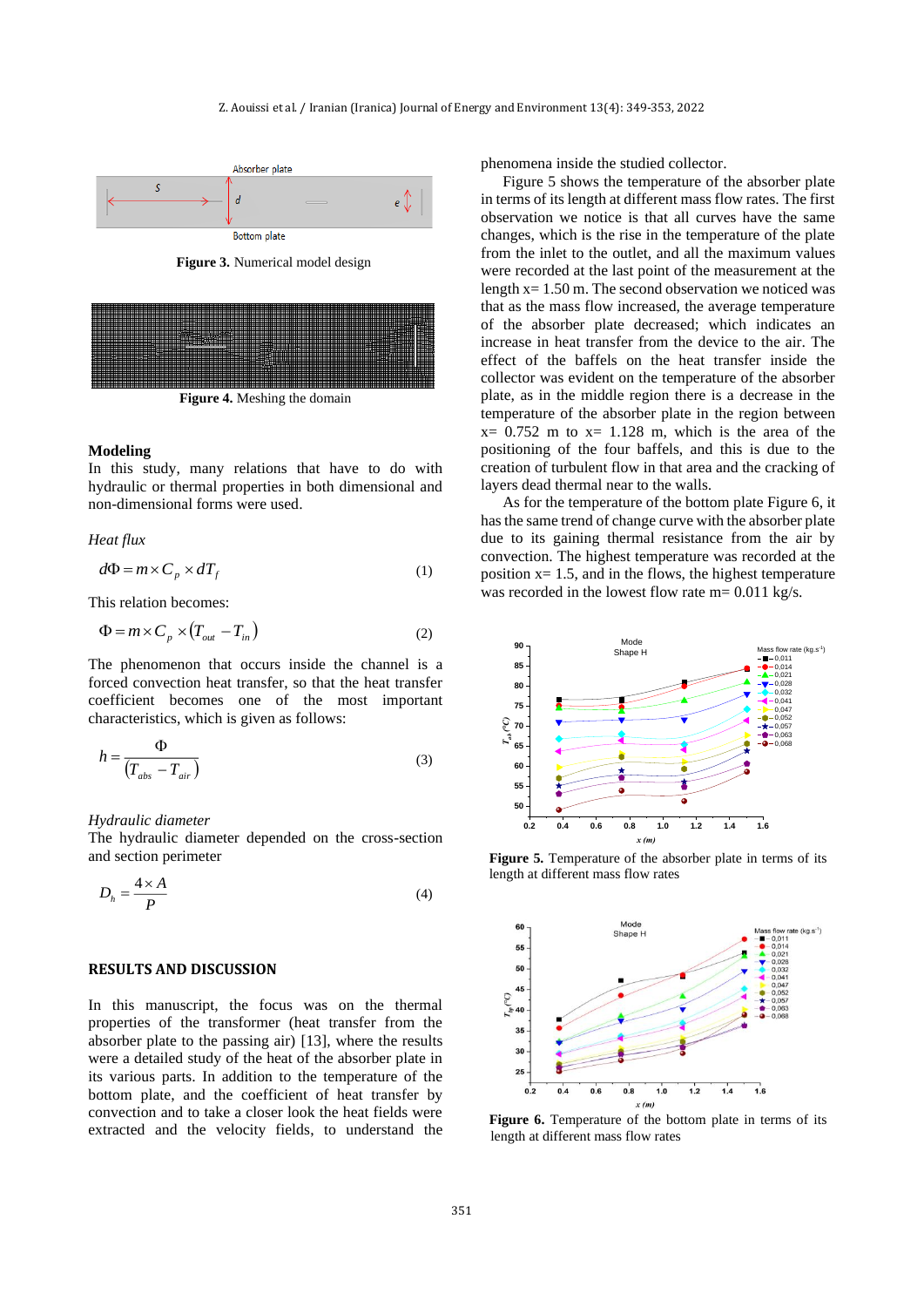Figure 7 represents the change of the heat transfer coefficient in terms of mass flow in both the experimental and numerical investigations. Through this picture, we notice that there is a great convergence between the experimental results and the results of CFD, which leads to the validity of the designed model, as the greater the mass flow rate increases the heat transfer coefficient, it means, an increase in the heat transfer, and this confirms the heat absorber plate results. The highest value reached by the heat transfer coefficient was  $h = 32.14 \text{ W/m}^2$ . K at mass flow rate of 0.068 kg/s, and that is in the experimental investigation. As for the CFD, at the same flow rate the heat transfer coefficient was  $h= 30.62$  $W/m^2$ .K.

We now pass to another result that is no less important than the above, which is the temperature difference between the inlet and outlet in terms of the mass flow by the two methods CFD analysis and experimental investigation as illustrated in Figure 8. This curve confirms the validity of the numerical model based on the convergence between the experimental and numerical values. Due to the decrease in the temperature of the



**Figure 7.** Heat transfer coefficient in terms of mass flow rates



**Figure 8.** Temperature difference as a function of mass flow rates



**Figure 9.** Velocity change field

absorber plate, the highest value of the temperature difference was  $\Delta T = 34.7$  °C at a mass flow rate of 0.011 kg/s in the experimental, and  $\Delta T = 33.36$  °C in the CFD method.

Figure 9 represents the velocity change field inside the channel and in the baffles area, where we see the effect of these baffles on the air velocity (the effect of baffles is an evident in the speed field change) [\[15,](#page-4-7) [16\]](#page-4-8), especially the first baffle, as it is considered a stage of change in the air temperature due to the turbulence caused by these baffles.

#### **CONCLUSION**

The problem that was addressed in this study is the effect of baffles inside the channel of the solar thermal collector on the absorber plate and the heat transfer in general. Through the experimental and numerical results, it was found that the baffles have a great effect on the heat of the absorber plate and on the heat transfer, as their presence ensures an increase in the heat transfer and a decrease in the heat of the absorber plate due to the turbulence that it causes to the air, and the results also showed on the mass flow rate. It is inversely proportional to the heat of the absorber plate and directly to the heat transfer. The last conclusion of this study is to prove the effectiveness of the CFD model, through the convergence of its results with the experimental results, where we can rely on it to study other situations of baffles without resorting to the experimental investigation.

#### **REFERENCES**

- <span id="page-3-0"></span>1. Aouissi, Z., Chabane, F., Teguia, M.-S., Bensahal, D., Moummi, N. and Brima, A., 2021. Determination of the heat transfer coefficient by convection, according to shape of the baffles (solar air collector). Available at: www.easychair.org
- 2. Chabane, F., Moummi, N. and Benramache, S., 2013. Experimental analysis on thermal performance of a solar air collector with longitudinal fins in a region of Biskra, Algeria, *Journal of Power Technologies,* 93(1).
- 3. Moummi, N., Youcef-Ali, S., Moummi, A. and Desmons, J., 2004. Energy analysis of a solar air collector with rows of fins,<br> *Renewable* Energy, 29(13), pp. 2053-2064. *Renewable Energy,* 29(13), pp. 2053-2064. Doi:10.1016/j.renene.2003.11.006
- 4. Ozgen, F., Esen, M. and Esen, H., 2009. Experimental investigation of thermal performance of a double-flow solar air heater having aluminium cans, *Renewable Energy,* 34(11), pp. 2391-2398. Doi:10.1016/j.renene.2009.03.029